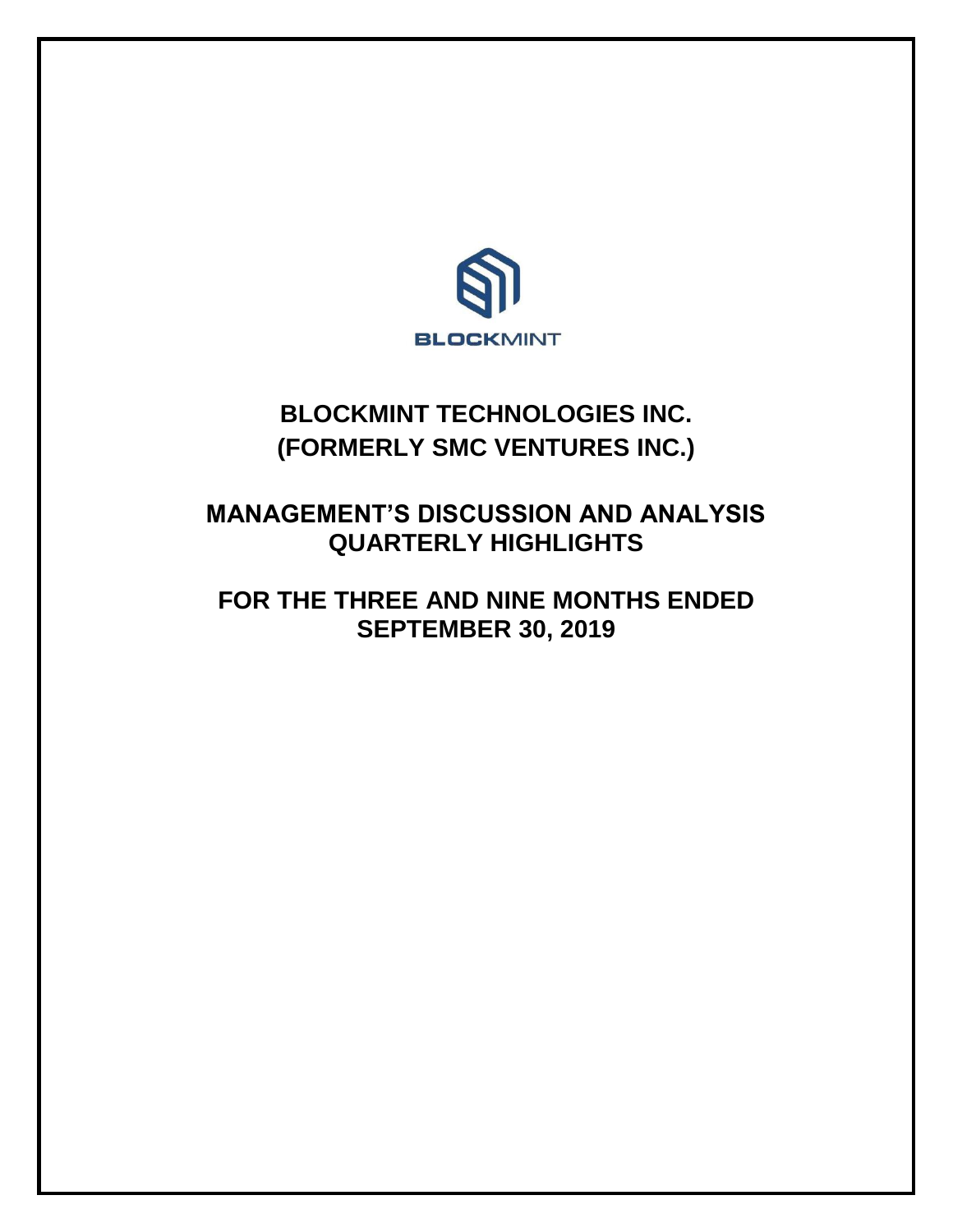## **Introduction**

The following Management's Discussion & Analysis ("MD&A") of the financial condition and results of the operations of BlockMint Technologies Inc. (formerly SMC Ventures Inc.) (the "Company" or "BlockMint") has been prepared to provide material updates to the business operations, liquidity and capital resources of the Company since its last annual management's discussion & analysis, being the Management's Discussion & Analysis ("Annual MD&A") for the fiscal year ended December 31, 2018. This MD&A does not provide a general update to the Annual MD&A, or reflect any non-material events since the date of the Annual MD&A.

This MD&A has been prepared in compliance with the requirements of section 2.2.1 of Form 51-102F1, in accordance with National Instrument 51-102 – Continuous Disclosure Obligations. This discussion should be read in conjunction with the Annual MD&A, the audited annual consolidated financial statements of the Company for the year ended December 31, 2018 and the period from incorporation (December 22, 2017) to December 31, 2017 and the unaudited condensed consolidated interim financial statements for the three and nine months ended September 30, 2019, together with the notes thereto. **Results are reported in United State dollars, unless otherwise noted.** In the opinion of management, all adjustments (which consist only of normal recurring adjustments) considered necessary for a fair presentation have been included. The results for the three and nine months ended September 30, 2019 are not necessarily indicative of the results that may be expected for any future period. Information contained herein is presented as at November 28, 2019 unless otherwise indicated.

The unaudited condensed consolidated interim financial statements for the three and nine months ended September 30, 2019, have been prepared using accounting policies consistent with International Financial Reporting Standards ("IFRS") as issued by the International Accounting Standards Board and interpretations of the IFRS Interpretations Committee. The unaudited condensed consolidated interim financial statements have been prepared in accordance with International Standard 34, Interim Financial Reporting.

For the purposes of preparing this MD&A, management, in conjunction with the Audit Committee of Board of Directors, considers the materiality of information. Information is considered material if: (i) such information results in, or would reasonably be expected to result in, a significant change in the market price or value of BlockMint's common shares; or (ii) there is a substantial likelihood that a reasonable investor would consider it important in making an investment decision; or (iii) it would significantly alter the total mix of information available to investors. Management, in conjunction with the Audit Committee of Board of Directors, evaluates materiality with reference to all relevant circumstances, including potential market sensitivity.

## **Caution Regarding Forward-Looking Statements**

This MD&A contains certain forward-looking information and forward-looking statements, as defined in applicable securities laws (collectively referred to herein as "forward-looking statements"). These statements relate to future events or the Company's future performance. All statements other than statements of historical fact are forward-looking statements. Often, but not always, forward-looking statements can be identified by the use of words such as "plans", "expects", "is expected", "budget", "scheduled", "estimates", "continues", "forecasts", "projects", "predicts", "intends", "anticipates" or "believes", or variations of, or the negatives of, such words and phrases, or state that certain actions, events or results "may", "could", "would", "should", "might" or "will" be taken, occur or be achieved. Forward-looking statements involve known and unknown risks, uncertainties and other factors that may cause actual results to differ materially from those anticipated in such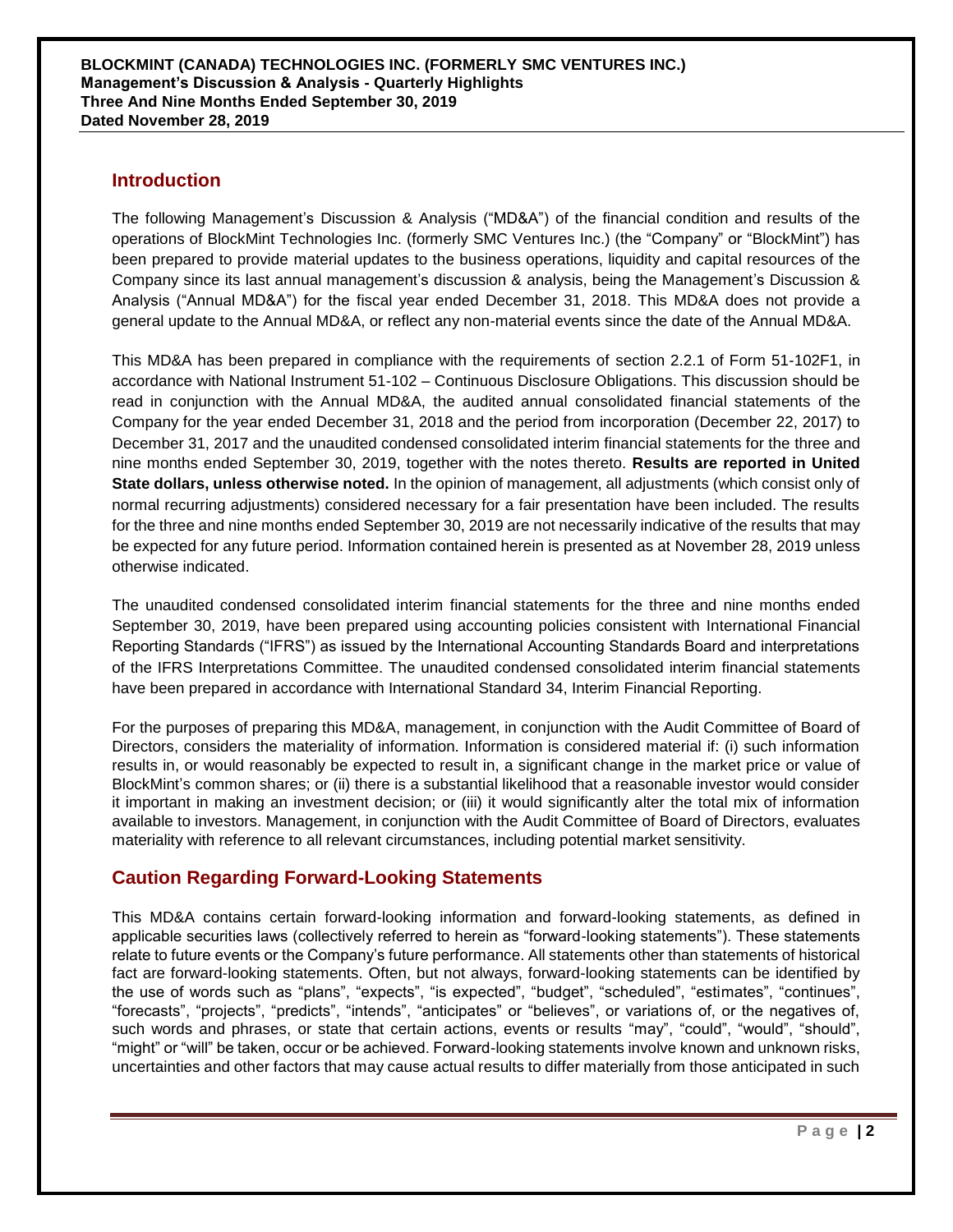forward-looking statements. The forward-looking statements in this MD&A speak only as of the date of this MD&A or as of the date specified in such statement.

| <b>Forward-looking statements</b>                                                                                                                                                                                                                                                                                                                             | <b>Assumptions</b>                                                                                                                                                                                                                                                                                                                                                      | <b>Risk factors</b>                                                                                                                                                                                                                                                                        |
|---------------------------------------------------------------------------------------------------------------------------------------------------------------------------------------------------------------------------------------------------------------------------------------------------------------------------------------------------------------|-------------------------------------------------------------------------------------------------------------------------------------------------------------------------------------------------------------------------------------------------------------------------------------------------------------------------------------------------------------------------|--------------------------------------------------------------------------------------------------------------------------------------------------------------------------------------------------------------------------------------------------------------------------------------------|
| The Company's cash balance<br>at September 30, 2019, is<br>sufficient to fund its<br>consolidated operating<br>expenses at current levels. At<br>the date hereof, the<br>Company's consolidated cash<br>balance has diminished as a<br>result of normal business<br>operations and management is<br>attempting to defer payments,<br>to the extent practical. | The development and operating<br>activities of the Company for the<br>twelve-month period ending<br>September 30, 2020, and the<br>costs associated therewith, will be<br>consistent with the Company's<br>current expectations; debt and<br>equity markets, exchange and<br>interest rates and other applicable<br>economic conditions are<br>favourable to BlockMint. | Changes in debt and equity<br>markets; timing and availability of<br>external financing on acceptable<br>terms; increases in costs;<br>government regulation,<br>cryptocurrency price fluctuations;<br>interest rate and exchange rate<br>fluctuations; changes in economic<br>conditions. |

Inherent in forward-looking statements are risks, uncertainties and other factors beyond BlockMint's ability to predict or control. Readers are cautioned that the above chart does not contain an exhaustive list of the factors or assumptions that may affect the forward-looking statements, and that the assumptions underlying such statements may prove to be incorrect. Actual results and developments are likely to differ, and may differ materially, from those expressed or implied by the forward-looking statements contained in this MD&A. Readers should refer to those risk factors referenced in the "Risks and Uncertainties" section below.

Forward-looking statements involve known and unknown risks, uncertainties and other factors that may cause BlockMint's actual results, performance or achievements to be materially different from any of its future results, performance or achievements expressed or implied by forward-looking statements. All forward-looking statements herein are qualified by this cautionary statement. Accordingly, readers should not place undue reliance on forward-looking statements. The Company undertakes no obligation to update publicly or otherwise revise any forward-looking statements whether as a result of new information or future events or otherwise, except as may be required by law. If the Company does update one or more forward-looking statements, no inference should be drawn that it will make additional updates with respect to those or other forward-looking statements, unless required by law.

## **Description of Business**

BlockMint (Canada) Technologies Inc. (formerly BlockMint Technologies Inc.) ("BlockMint-Canada"), a wholly owned subsidiary of the Company, was incorporated on December 22, 2017 pursuant to the British Columbia Business Corporations Act. BlockMint-Canada and its subsidiary, BlockMint (USA) Technologies Inc. ("BlockMint-USA") are in the business of developing distributed systems and networks that enable a more decentralized deployment of blockchain based applications such as cryptocurrency mining. BlockMint-(USA) was incorporated under the laws of the State of Delaware on March 6, 2018.

BlockMint Technologies Inc. (formerly SMC Ventures Inc. ("SMC") or the "Company") is a publicly traded company whose shares were listed on the NEX under the trading symbol SMV-H. On February 19, 2019, the Company completed a triangular amalgamation whereby BlockMint-Canada shares were exchanged for SMC shares on the basis of 1.33 post-consolidated SMC share for each one (1) BlockMint-Canada share (the "Amalgamation") (see "Outlook and Overall Performance" below). The Amalgamation was accounted for as a reverse takeover ("RTO") whereby BlockMint-Canada was identified as the acquirer for accounting purpose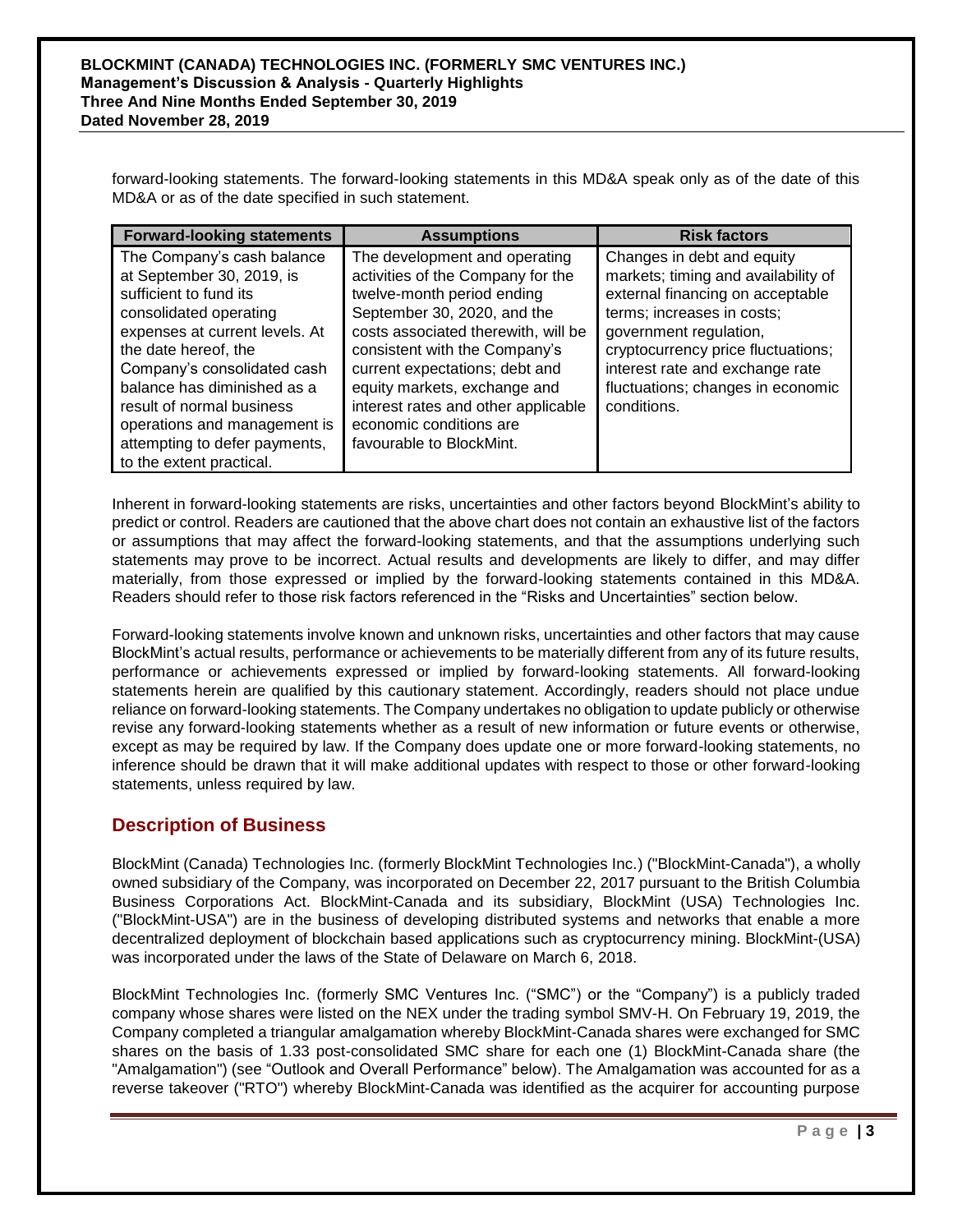#### **BLOCKMINT (CANADA) TECHNOLOGIES INC. (FORMERLY SMC VENTURES INC.) Management's Discussion & Analysis - Quarterly Highlights Three And Nine Months Ended September 30, 2019 Dated November 28, 2019**

and the resulting unaudited condensed consolidated interim financial statements are presented as a continuance of BlockMint-Canada and the comparative figures presented in the unaudited condensed consolidated interim financial statements after the RTO are those of BlockMint-Canada.

The Company's registered office address is located at 29th Floor, 595 Burrard Street, Vancouver, British Columbia, V7X 1J5.

BlockMint's objective is to develop distributed systems and networks that enable a more decentralized deployment of blockchain based applications. One such application is cryptocurrency mining, which relies on a decentralized blockchain network. BlockMint believes that everyone should be able to contribute to this network and participate in the crypto-economy and the Company aims to create software products to achieve this objective.

This is why BlockMint's initial software product was the Minter browser - the only secure and private browser where someone can mine cryptocurrency as they browse the web. In addition to being a web browser, Minter has additional integrated features, such as a virtual private network (VPN), ad-blocker and cryptocurrency wallet. The Minter browser was released earlier this year and it is available for download at the website getminter.com.

BlockMint is also considering the development of a second software product referred to as MintAccess, which will allow website owners/hosts to earn cryptocurrency from users when they visit the owner's site by utilizing the site visitor's computing power from their connected device to mine cryptocurrency. With MintAccess, website owners can monetize the content on their site without having a site visitor pay a fee (no paywall or subscription fees) or view paid/sponsored advertisements (ads will not display). BlockMint intends to licence the software to websites once the product is ready for its beta release. The development of MintAccess has been put on hold until there is a further increase in cryptocurrencies' prices in general. BlockMint may decide not to develop the MintAcess software product if there is not a sufficient market for the product.

## **Outlook and Overall Performance**

#### **Corporate**

#### Business Development

On July 10, 2018, BlockMint-Canada, BlockMint-USA, SMC and 1166066 B.C. Ltd. ("SMC Subco"), a whollyowned subsidiary of SMC, entered into an Arrangement Agreement whereby BlockMint-Canada agreed to amalgamate with SMC Subco, which will result in BlockMint-Canada and BlockMint-USA becoming whollyowned subsidiaries of SMC. The Arrangement Agreement was amended on September 28, 2018.

On February 19, 2019 the Company closed its reverse takeover acquisition of BlockMint-Canada, whereby:

- SMC consolidated its 18,708,678 common shares on a two for one basis resulting in 9,354,387 post consolidation shares outstanding;
- BlockMint Technologies Inc. changed its name to Blockmint (Canada) Technologies Inc.;
- The Company issued 34,914,681 post-consolidation shares to the shareholders of BlockMint-Canada (1.33 post consolidation shares of the Company for each share of BlockMint-Canada);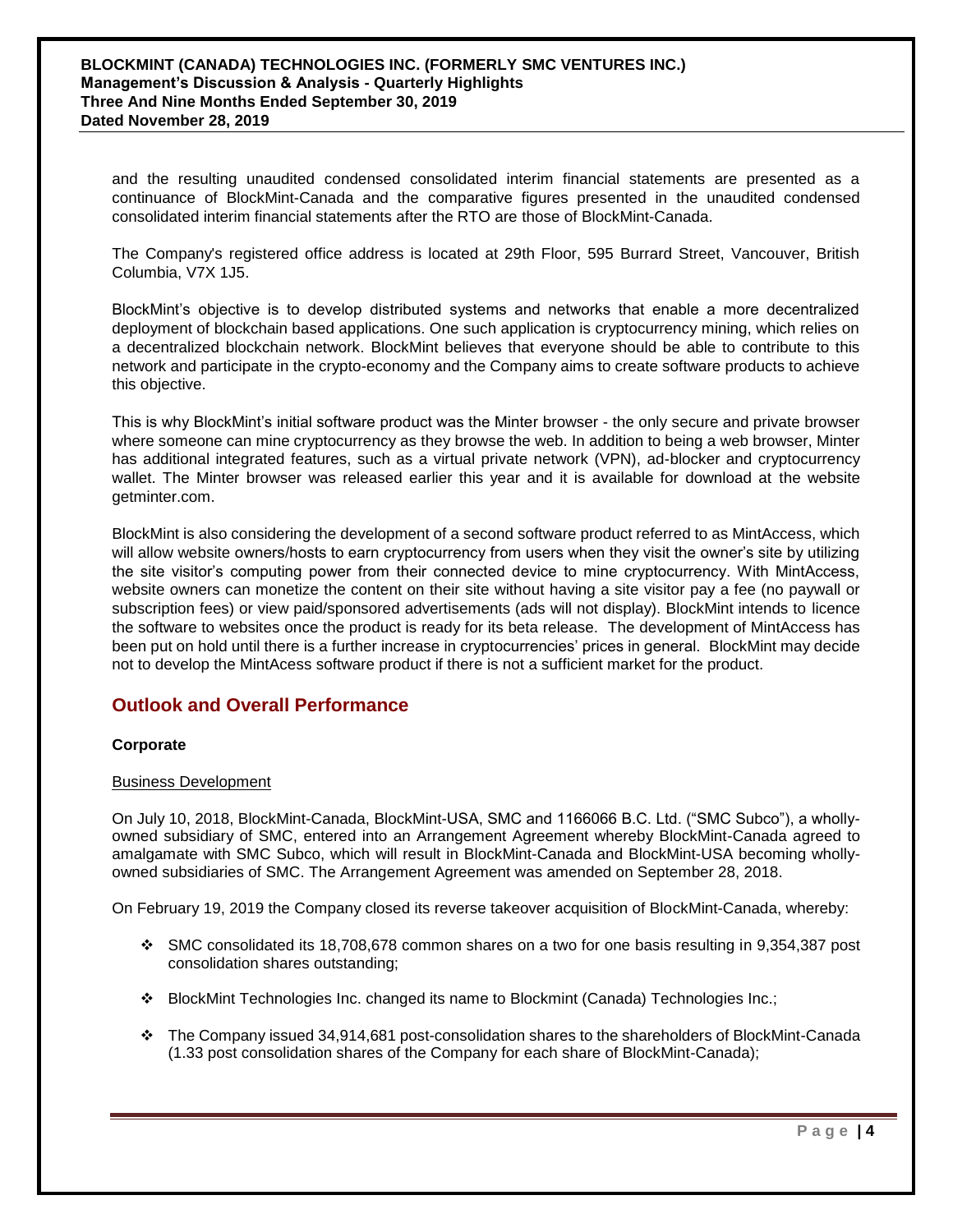$\div$  The Company issued 6,650,000 performance warrants in replacement of the 5,000,000 performance warrants outstanding in the capital of BlockMint-Canada and 152,498 finder's fee warrants in replacement of the 114,660 finder's fee warrants outstanding in the capital of BlockMint-Canada, each share purchase warrant entitling the holder to acquire one post consolidation share of the Company at the exercise price in the underlying BlockMint- Canada warrant.

In accordance with IFRS 3, Business Combination, the substance of the transaction is a reverse takeover of a non-operating company. The transaction does not constitute a business combination as SMC does not meet the definition of a business under the standard. As a result, the transaction is accounted for as a capital transaction with BlockMint-Canada being identified as the acquirer and the equity consideration being measured at fair value. The resulting unaudited condensed consolidated interim statement of financial position is presented as a continuance of BlockMint- Canada and comparative figures presented in the unaudited condensed consolidated interim financial statements after the reverse takeover are those of BlockMint-Canada.

IFRS 2, Share-based Payment, applies to transactions where an entity grants equity instruments and cannot identify specifically some or all of the goods or services received in return. Because BlockMint-Canada would have issued shares with a value in excess of the assets received, the difference is recognized in comprehensive loss as a transaction cost. The amount assigned to the transaction cost of \$3,458,765 is the difference between the fair value of the consideration and the net identifiable assets of SMC acquired by BlockMint-Canada and included in the unaudited condensed consolidated interim consolidated statement of comprehensive loss.

The purchase price is recorded as the cost to acquire the share capital at the fair value at the time of the transaction. The excess of the amount paid over the fair value of the net assets acquired is charged to profit or loss as a transaction cost. Accordingly share capital, increased by \$3,835,279, being the fair value of the common shares issued for the acquisition.

| Consideration - Shares: SMC shareholders | \$3,835,279 |
|------------------------------------------|-------------|
| <b>Total consideration</b>               | \$3,835,279 |
|                                          |             |
| Identifiable assets acquired             |             |
|                                          |             |
| Cash                                     | \$408,219   |
| Other receivables and prepaid expenses   | 6,657       |
| Accounts payable and accrued liabilities | (38, 362)   |
| Net assets acquired                      | \$376,514   |
|                                          |             |
| <b>Transaction cost</b>                  | \$3,458,765 |

### Financial highlights

The Company had no revenue, so its ability to ensure continuing operations is dependent on the development of distributed systems and networks that enable a more decentralized deployment of blockchain based applications such as cryptocurrency mining through BlockMint's software products.

For the nine months ended September 30, 2019, the Company had a net loss of \$4,084,617 which consisted primarily of transaction cost of \$3,458,765. At September 30, 2019, the Company had a net working capital of \$2,990,152 (December 31, 2018 - \$3,233,685). The Company had cash and cash equivalents of \$3,020,307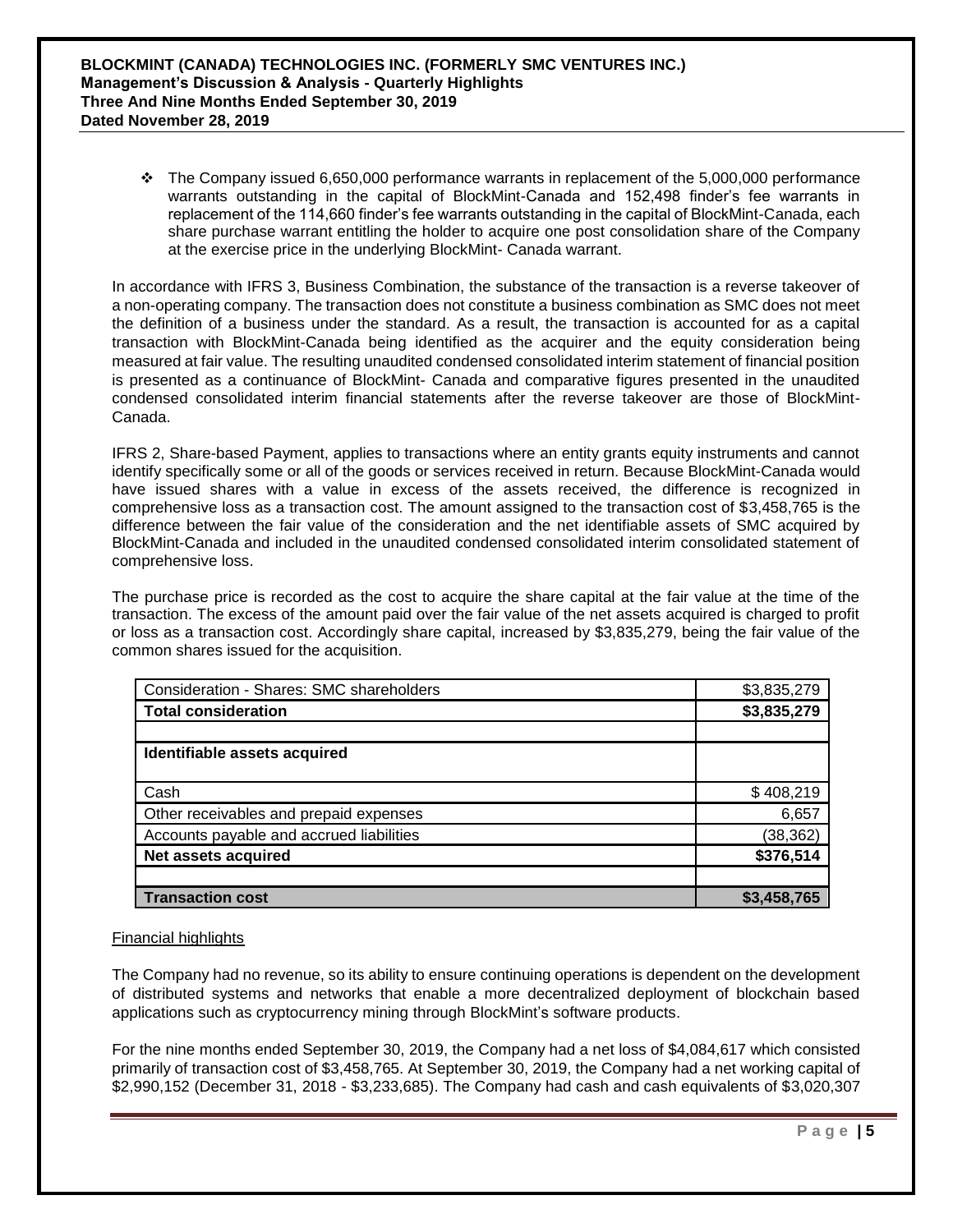(December 31, 2018 - \$3,232,402). Working capital and cash and cash equivalents decreased during the nine months ended September 30, 2019 due to cash used in operating activities.

The Company has sufficient capital to meet its ongoing operating expenses and continue to meet its obligations on its current projects for the 12-month period ending September 30, 2020. Management may increase or decrease budgeted expenditures depending on the cryptocurrency market and demand for its products. See "Liquidity and Financial Position" below.

## **Trends**

The Company is focused on developing distributed systems and networks that enable a more decentralized deployment of blockchain based applications such as cryptocurrency mining. There can be no assurance that the Company will be successful in developing distributed systems and networks built with the use of blockchain technology and that additional funding will be available to the Company on terms acceptable to it, or at all. Management, in conjunction with the Board of Directors, will continue to monitor these developments and their effect on the Company's business.

Management regularly monitors economic conditions and estimates their impact on the Company's operations and incorporates these estimates in both short-term operating and longer-term strategic decisions.

Apart from these and the risk factors noted under the heading "Risks and Uncertainties", management is not aware of any other trends, commitments, events or uncertainties that would have a material effect on the Company's business, financial condition or results of operations. See "Risks and Uncertainties" below.

## **Off-Balance-Sheet Arrangements**

As of the date of this filing, the Company does not have any off-balance-sheet arrangements that have, or are reasonably likely to have, a current or future effect on the results of operations or financial condition of the Company, including, and without limitation, such considerations as liquidity and capital resources.

## **Discussion of Operations**

#### **Three months ended September 30, 2019 compared to three months ended September 30, 2018**

BlockMint's net loss totaled \$92,494 for the three months ended September 30, 2019, with basic and diluted loss per share of \$0.00. This compares with a net loss of \$544,746 with basic and diluted loss per share of \$0.02 for the three months ended September 30, 2018. The decrease in the net loss of \$452,252 consisted primarily of:

 $\triangleright$  For the three months ended September 30, 2019, the Company recorded operating expenses of \$92,032 compared to \$548,390 for the three months ended September 30, 2018. The decrease was primarily due to a decrease in salaries and wages; consulting fees; management fees and salaries expensed as the Company downsized its operations in the United States.

#### **Nine months ended September 30, 2019 compared to nine months ended September 30, 2018**

BlockMint's net loss totaled \$4,084,617 for the nine months ended September 30, 2019, with basic and diluted loss per share of \$0.10. This compares with a net loss of \$1,326,710 with basic and diluted loss per share of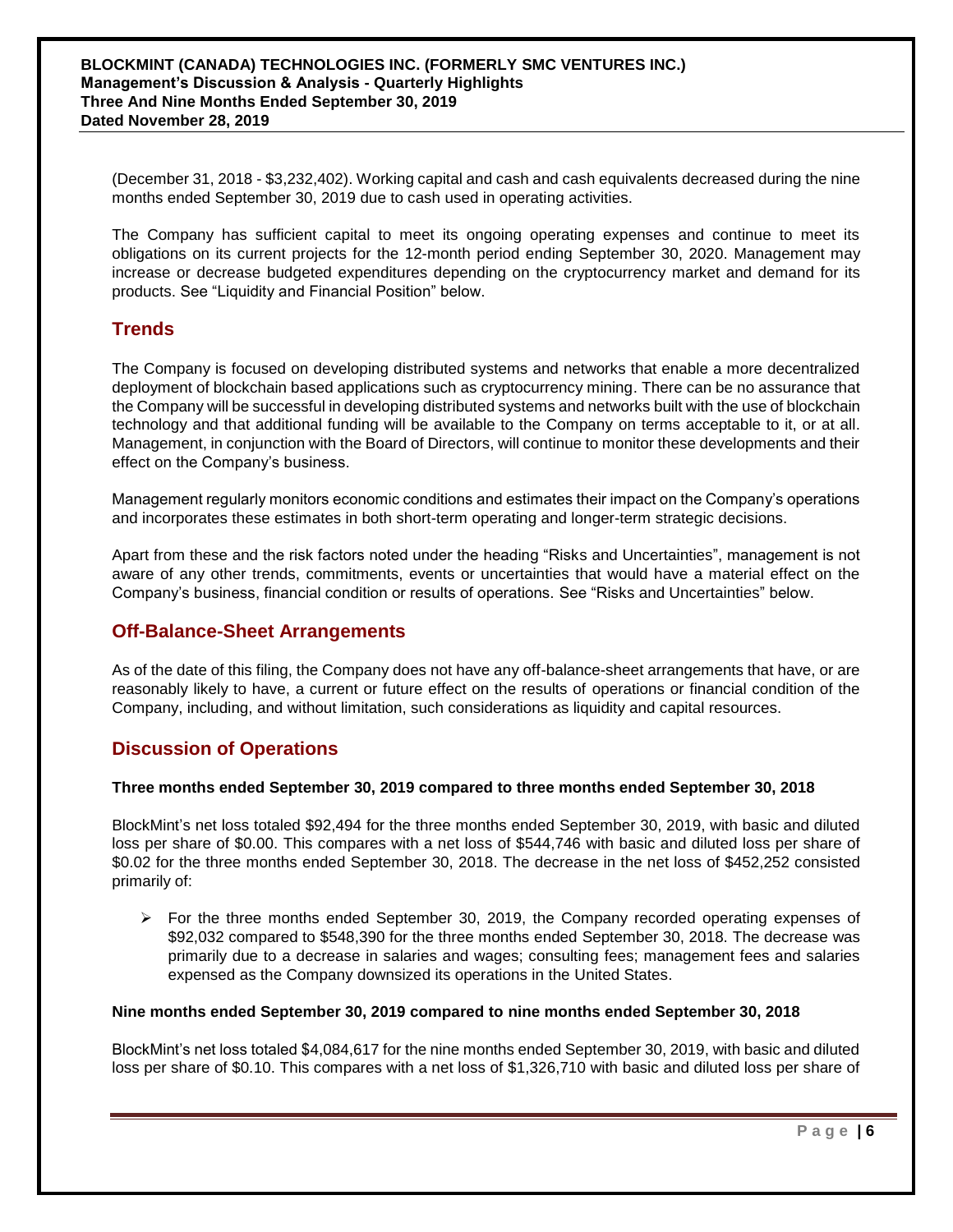\$0.06 for the nine months ended September 30, 2018. The increase in the net loss of \$2,757,907 consisted primarily of:

- $\triangleright$  For the nine months ended September 30, 2019, transaction cost was \$3,458,765 (see "Outlook and Overall Performance" above");
- $\triangleright$  For the nine months ended September 30, 2019, the Company recorded operating expenses of \$627,482 compared to \$1,330,419 for the nine months ended September 30, 2018. The decrease was primarily due to a decrease in salaries and wages; consulting fees; management fees and salaries; and office and miscellaneous expenses as the Company downsized its operations in the United States.

#### **Cash Flow**

The Company had cash of \$3,020,307 at September 30, 2019 (December 31, 2018 - \$3,232,402). The change in cash during the nine months ended September 30, 2019 was primarily due to the cash used in operating activities and cash received from investment activities by acquiring SMC and funding operations.

Cash used in operating activities was \$620,314 for the nine months ended September 30, 2019. Operating activities were affected by net loss of \$4,084,617 and net changes in non-cash working capital balances due to a decrease in receivables and prepaid expenses of \$48,934; and offset by a decrease in accounts payable and accrued liabilities of \$49,074. The Company also recorded a transaction cost of \$3,458,765; depreciation of equipment of \$6,155; and revaluation gain in digital currency of \$127.

Net cash used in investing activities was \$408,219 during the nine months ended September 30, 2019, as the Company completed the Arrangement Agreement with SMC.

#### **Liquidity and Capital Resources**

The activities of the Company principally involve the development of distributed systems and networks that enable a more decentralized deployment of blockchain based applications such as cryptocurrency mining, specifically, the development of BlockMint's Minter browser. The Company activities have been financed through the completion of equity offerings. There is no assurance that equity capital will be available to the Company in the amounts or at the times desired or on terms that are acceptable to the Company, if at all.

The Company has no significant revenues, and therefore must utilize its current cash reserves, funds obtained from the exercise of warrants and other financing transactions to maintain its capacity to meet ongoing operating activities. As of September 30, 2019, the Company had 6,650,000 warrants outstanding that would raise approximately \$200,000, if exercised in full; however, 6,650,000 of the warrants are subject to the Company meeting certain revenue thresholds so it is not anticipated that they will become exercisable in the next twelve months.

At September 30, 2019, the Company reported cash of \$3,020,307 (December 31, 2018 - \$3,232,402) and a net working capital of \$2,990,152 (December 31, 2017 - \$3,233,685). Currently, the Company's operating expenses are approximately \$20,000 to \$50,000 per month for management fees, month-to-month professional fees, listing expenses and other working expenses. The Company's cash as at September 30, 2019 is expected to be sufficient to satisfy current liabilities and general and administrative costs up to September 30, 2020.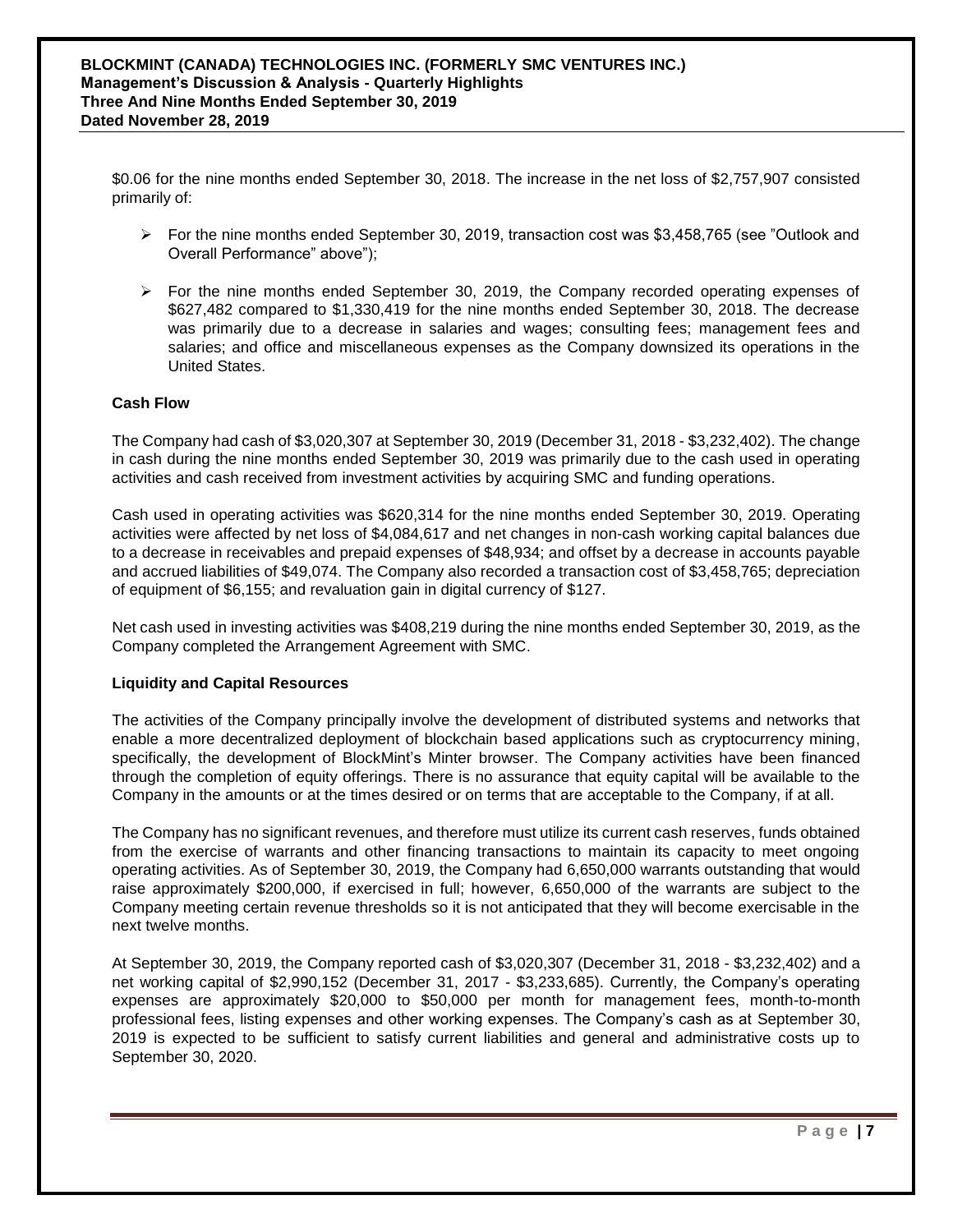## **Recent Accounting Pronouncements**

#### *IFRIC Interpretation 23 Uncertainty over Income Tax Treatments*

The Interpretation provides guidance on the accounting for current and deferred tax liabilities and assets in circumstances in which there is uncertainty over income tax treatments. The Interpretation is applicable for annual periods beginning on or after January 1, 2019. At January 1, 2019, the Company adopted this standard and there was no material impact on the Company's unaudited condensed consolidated interim financial statements.

#### **New standards not yet adopted and interpretations issued but not yet effective**

There are no other relevant IFRS's or IFRS interpretations that are not yet effective that would be expected to have a material impact on the Company.

## **Related Party Transactions**

Related parties include the Board of Directors and officers of the Company, close family members and enterprises that are controlled by these individuals as well as certain persons performing similar functions. Related party transactions conducted in the normal course of operations are measured at the amount established and agreed to by the related parties.

|                                                         | Three months ended<br>September 30, |                 | Nine months ended<br>September 30, |                 |
|---------------------------------------------------------|-------------------------------------|-----------------|------------------------------------|-----------------|
| <b>Names</b>                                            | 2019<br>(\$)                        | 2018<br>$($ \$) | 2019<br>(S)                        | 2018<br>$($ \$) |
| Owen Bird Law Corporation. (Owen Bird) <sup>(1)</sup>   | 10,722                              | Nil             | 41.674                             | 27,166          |
| Bayswater Consulting Ltd. (Bayswater) (2)               | 2,268                               | 144             | 6,030                              | 7,248           |
| Marrelli Support Services Inc. ("Marrelli Support") (3) | 8,177                               | 5,260           | 23,949                             | 15,718          |
|                                                         |                                     |                 |                                    |                 |

(a) The Company entered into the following transactions with related parties:

- 1) For the three and nine months ended September 30, 2019, the Company expensed \$10,722 and \$41,674, respectively (three and nine months ended September 30, 2018 - \$nil and \$27,166, respectively) to a corporation with a common director for legal services. As at September 30, 2019, \$750 (December 31, 2018 - \$17,845) was payable to this party and the amount is included in accounts payable and accrued liabilities.
- 2) For the three and nine months ended September 30, 2019, the Company expensed \$2,268 and \$6,030, respectively (three and nine months ended September 30, 2018 - \$144 and \$7,248, respectively) to a company controlled by an officer for corporate services.
- 3) For the three and nine months ended September 30, 2019, the Company expensed \$8,177 and \$23,949, respectively (three and nine months ended September 30, 2018 - \$5,260 and \$15,718, respectively) to Marrelli Support for Victor Hugo to act as the Chief Financial Officer of the Company and for bookkeeping services. Victor Hugo is an employee of Marrelli. These services were incurred in the normal course of operations for general accounting and financial reporting matters. As at September 30, 2019, Marrelli was owed \$1,328 (December 31, 2018 - \$17,845), and the amount is included in accounts payable and accrued liabilities.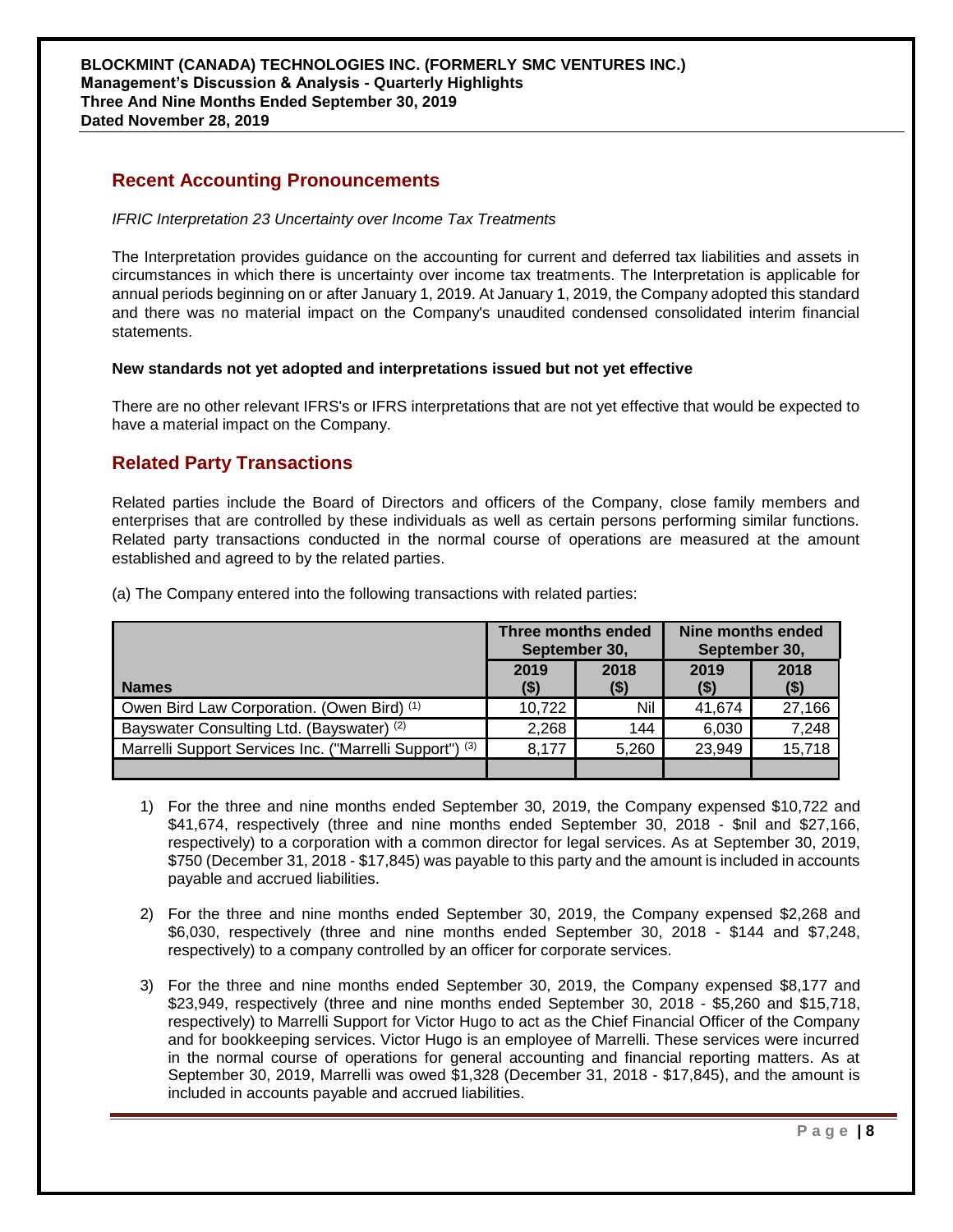#### (b) Remuneration of key management personnel was as follows:

|                        | <b>Salaries and wages</b><br><b>Three Months Ended</b><br>September 30, |              | <b>Management fees</b><br><b>Three Months Ended</b><br>September 30, |                 | <b>Total</b>                               |                 |
|------------------------|-------------------------------------------------------------------------|--------------|----------------------------------------------------------------------|-----------------|--------------------------------------------|-----------------|
|                        |                                                                         |              |                                                                      |                 | <b>Three Months Ended</b><br>September 30, |                 |
| <b>Name</b>            | 2019<br>$($ \$)                                                         | 2018<br>(\$) | 2019<br>(\$)                                                         | 2018<br>$($ \$) | 2019<br>(\$)                               | 2018<br>$($ \$) |
| Nelson Ijih, CEO / CIO | 14,000                                                                  | 45,000       | Nil                                                                  | Nil             | 14,000                                     | 45,000          |
| Daniel Beck, COO       | 14,000                                                                  | 30,000       | Nil                                                                  | Nil             | 14.000                                     | 30,000          |
| Toni Allen, former CFO | Nil                                                                     | 16,668       | Nil                                                                  | Nil             | Nil                                        | 16,668          |
| l Total                | 28,000                                                                  | 91,668       | <b>Nil</b>                                                           | <b>Nil</b>      | 28,000                                     | 91,668          |

|                        | <b>Salaries and wages</b>                 |                 | <b>Management fees</b>                    |                 | Total                                     |                 |
|------------------------|-------------------------------------------|-----------------|-------------------------------------------|-----------------|-------------------------------------------|-----------------|
|                        | <b>Nine Months Ended</b><br>September 30, |                 | <b>Nine Months Ended</b><br>September 30, |                 | <b>Nine Months Ended</b><br>September 30, |                 |
| <b>Name</b>            | 2019<br>(\$)                              | 2018<br>$($ \$) | 2019<br>$($ \$)                           | 2018<br>$($ \$) | 2019<br>(\$)                              | 2018<br>$($ \$) |
| Nelson Ijih, CEO / CIO | 96,500                                    | 104,784         | Nil                                       | 60,000          | 96,500                                    | 164,784         |
| Daniel Beck, COO       | 71,500                                    | 59,784          | Nil                                       | 40,000          | 71,500                                    | 99,784          |
| Toni Allen, former CFO | Nil                                       | 33,334          | Nil                                       | Nil             | Nil                                       | 33,334          |
| <b>Total</b>           | 168,000                                   | 197,902         | <b>Nil</b>                                | 100,000         | 168,000                                   | 297,902         |

(c) Remuneration of directors was as follows:

|                   | Three months ended<br>September 30, |                 | Nine months ended<br>September 30, |                |
|-------------------|-------------------------------------|-----------------|------------------------------------|----------------|
| <b>Names</b>      | 2019<br>(\$)                        | 2018<br>$($ \$) | 2019<br>(\$)                       | 2018<br>( \$ ) |
| Jeff Lightfoot    | 2,257                               | Nil             | 4,514                              | Nil            |
| David Patterson   | 2,257                               | Nil             | 4,514                              | Nil            |
| <b>Colin Watt</b> | 2,257                               | Nil             | 4,514                              | Nil            |
| <b>Total</b>      | 6,771                               | <b>Nil</b>      | 13,542                             | <b>Nil</b>     |

(d) Other transactions

On February 1, 2018, the Company granted 6,650,000 (5,000,000 pre-consolidation) bonus warrants to two officers at an exercise price of CDN\$0.05 (USD0.04 pre-consolidation) for a period of 5 years from the date of issuance. The warrants were issued in exchange for all rights in the Intellectual Property, related to U.S. Patent Pending No. 15/848.583. 3,325,000 (2,500,000 pre-consolidation) of the bonus warrants are eligible for